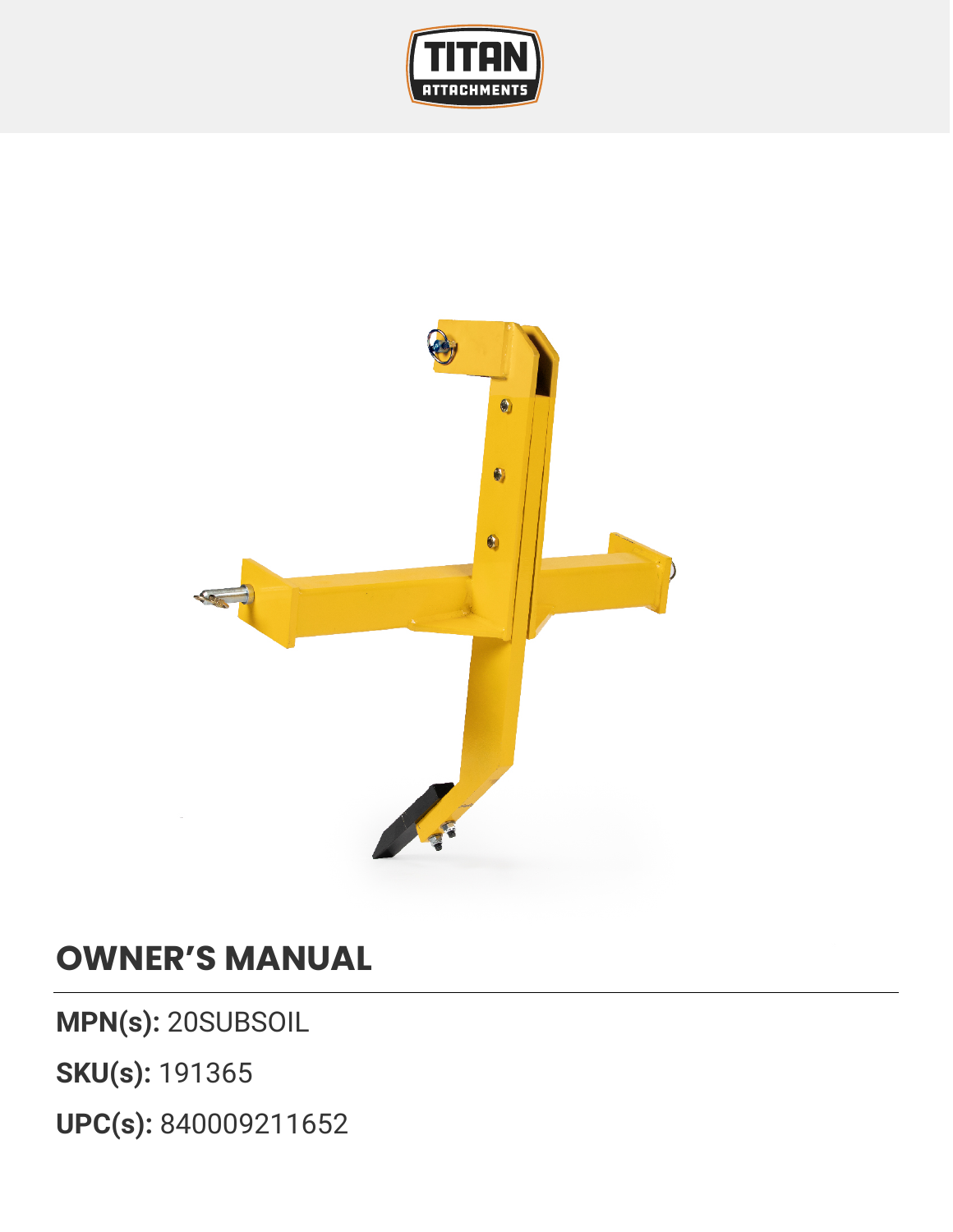## **PARTS DIAGRAM / EXPLODED VIEW**



| <b>ITEM</b>    | <b>PART</b>  | <b>DESCRIPTION</b>                  | <b>QTY</b>     |
|----------------|--------------|-------------------------------------|----------------|
| 1              | <b>SSA01</b> | <b>SUBSOILER ATTACHMENT</b>         | 1              |
| $\overline{2}$ | <b>SSA02</b> | <b>1" BLADE ATTACHMENT</b>          | 1              |
| 3              | <b>SSA03</b> | <b>HARDEN 1" BLADE</b>              | 1              |
| 4              | <b>SSA04</b> | <b>THREAD PIN</b>                   | $\overline{2}$ |
| 5              | <b>SSA05</b> | <b>M20 NUT</b>                      | $\overline{2}$ |
| 6              | <b>SSA06</b> | <b>TOP PIN</b>                      | $\mathbf 1$    |
| 7              | SSA07        | <b>LYNC PIN</b>                     | 3              |
| 8              | <b>SSA08</b> | <b>M12X80MM NUT AND BOLT</b>        | 3              |
| 9              | <b>SSA09</b> | <b>M12X80MM HARDEN NUT AND BOLT</b> | 2              |